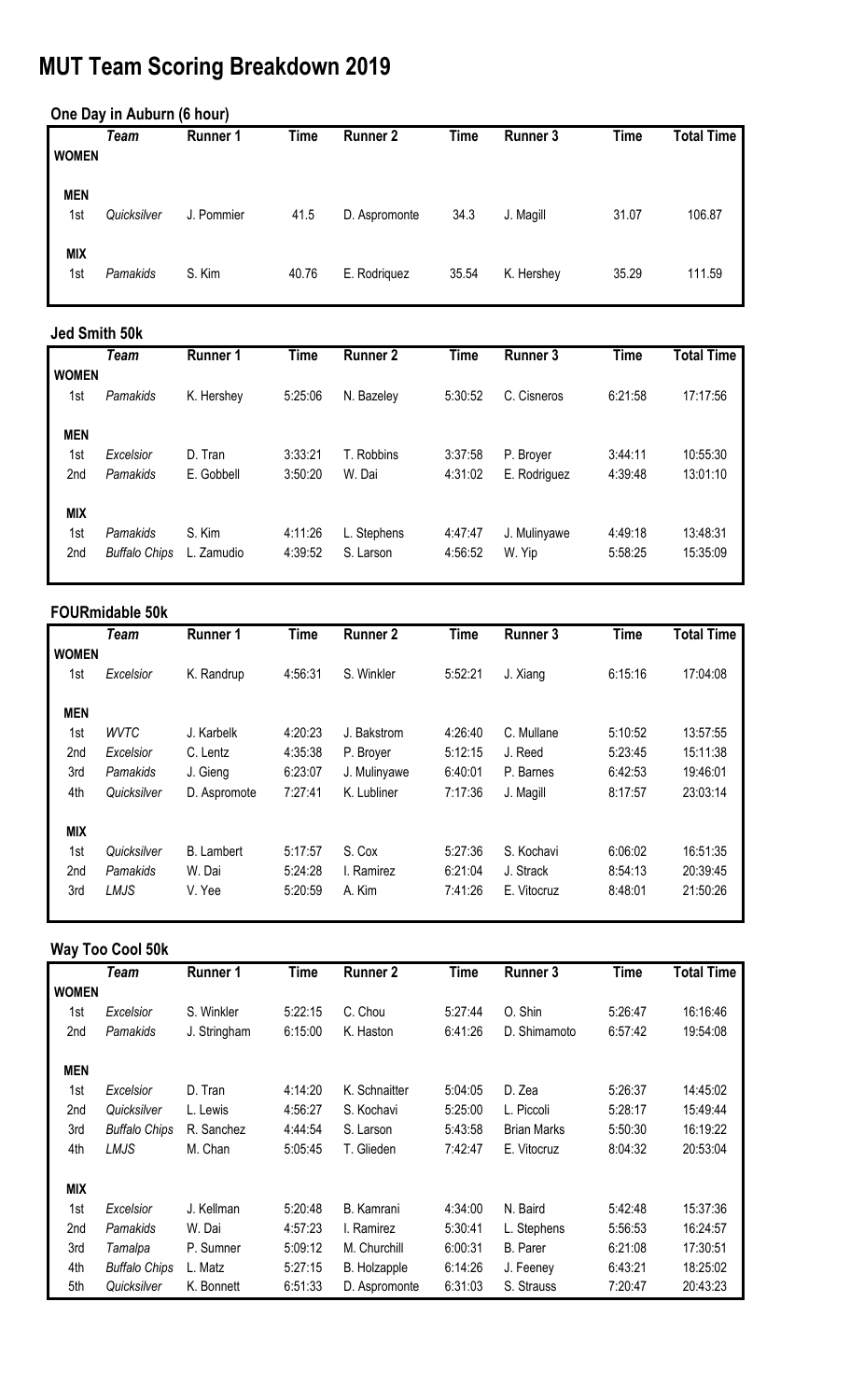#### **American River 50 mile**

|                 | <b>Team</b>          | <b>Runner 1</b> | <b>Time</b> | <b>Runner 2</b> | <b>Time</b> | <b>Runner 3</b> | <b>Time</b> | <b>Total Time</b> |
|-----------------|----------------------|-----------------|-------------|-----------------|-------------|-----------------|-------------|-------------------|
| <b>WOMEN</b>    |                      |                 |             |                 |             |                 |             |                   |
| 1st             | Pamakids             | S. Kim          | 8:08:56     | L. Stephens     | 10:46:28    | F. Villacarlos  | 12:18:50    | 31:14:14          |
| 2 <sub>nd</sub> | Excelsior            | K. Randrup      | 7:36:36     | J. Xiang        | 9:58:51     | R. Vogt         | 13:46:12    | 31:21:39          |
| <b>MEN</b>      |                      |                 |             |                 |             |                 |             |                   |
| 1st             | <b>SRA Elite</b>     | R. Breuer       | 6:21:08     | C. Dewitt       | 7:25:23     | C. Knorzer      | 7:58:56     | 21:45:27          |
| 2 <sub>nd</sub> | Excelsior            | K. Schnaitter   | 8:23:03     | P. Boyer        | 8:44:36     | N. Baird        | 9:19:19     | 26:26:58          |
| 3rd             | Pamakids             | A. Ewing        | 8:30:57     | W. Dai          | 8:58:03     | U. Hollerbach   | 12:39:21    | 30:08:21          |
| 4th             | Quicksilver          | J. Swenson      | 10:23:49    | A. Patterson    | 11:37:16    | D. Aspromonte   | 11:49:48    | 33:50:53          |
| <b>MIX</b>      |                      |                 |             |                 |             |                 |             |                   |
| 1st             | Quicksilver          | K. Bonnet       | 11:35:34    | J. Martinez     | 7:02:38     | L. Piccoli      | 9:57:24     | 28:35:36          |
| 2nd             | <b>Buffalo Chips</b> | R. Sanchez      | 8:33:16     | J. Feeney       | 11:29:34    | M. Dallas       | 13:04:35    | 33:07:25          |

#### **Napa Trail Half**

|                 | <b>Team</b> | <b>Runner 1</b> | <b>Time</b> | <b>Runner 2</b> | <b>Time</b> | <b>Runner 3</b> | <b>Time</b> | <b>Total Time</b> |
|-----------------|-------------|-----------------|-------------|-----------------|-------------|-----------------|-------------|-------------------|
| <b>WOMEN</b>    |             |                 |             |                 |             |                 |             |                   |
| 1st             | Impala      | A. Tieri        | 2:12:19     | L. Creath       | 2:13:33     | J. Bayliss      | 2:27:33     | 6:53:25           |
| 2nd             | LMJS        | K. Barrios      | 2:36:32     | J. Holmlund     | 2:38:32     | A. Smith        | 2:48:42     | 8:03:46           |
| 3rd             | Excelsior   | S. Winkler      | 2:31:19     | E. Reed         | 2:44:05     | A. Hamelinck    | 2:51:52     | 8:07:16           |
| 4th             | Pamakids    | F. McCusker     | 2:56:21     | A. Kurtz        | 3:02:08     | N. Bazeley      | 3:05:00     | 9:03:29           |
| <b>MEN</b>      |             |                 |             |                 |             |                 |             |                   |
| 1st             | Excelsior   | C. Omine        | 1:49:03     | K. Schnaitter   | 1:59:48     | J. Reed         | 2:01:35     | 5:50:26           |
| 2 <sub>nd</sub> | LMJS        | V. Yee          | 2:17:36     | J. Goldstein    | 2:37:14     | N. Barrios      | 2:39:20     | 7:34:10           |
| 3rd             | Pamakids    | J. Gieng        | 2:18:57     | C. Jones        | 2:27:15     | F. Fernandez    | 2:54:27     | 7:40:39           |
| <b>MIX</b>      |             |                 |             |                 |             |                 |             |                   |
| 1st             | Pamakids    | E. Gobbell      | 1:49:38     | E. Gress        | 2:13:54     | J. Flanagan     | 2:17:01     | 6:20:33           |
| 2nd             | Tamalpa     | A. Reynolds     | 2:01:30     | P. Somnhot      | 3:04:25     | V. Breen        | 3:37:23     | 8:43:18           |
| 3rd             | LMJS        | P. Dangler      | 3:09:59     | D. Nicely       | 3:11:40     | A. Lee          | 3:36:06     | 9:57:45           |

#### **Miwok 100k**

|                 | Team      | <b>Runner 1</b> | <b>Time</b> | <b>Runner 2</b> | <b>Time</b> | <b>Runner 3</b> | <b>Time</b> | <b>Total Time</b> |
|-----------------|-----------|-----------------|-------------|-----------------|-------------|-----------------|-------------|-------------------|
| <b>WOMEN</b>    |           |                 |             |                 |             |                 |             |                   |
| 1st             | Pamakids  | S. Kim          | 12:02:00    | J. Stringham    | 13:47:25    | E. Yasaka       | 13:50:24    | 39:39:49          |
| 2nd             | Excelsior | J. Metcalfe     | 14:13:25    | J. Xiang        | 14:41:21    | R. Isenberg     | 14:49:40    | 43:44:26          |
| <b>MEN</b>      |           |                 |             |                 |             |                 |             |                   |
| 1st             | Pamakids  | J. Hsueh        | 11:28:45    | W. Dai          | 11:29:00    | C. Jones        | 12:28:48    | 35:26:33          |
| 2 <sub>nd</sub> | Excelsior | J. Hayes        | 11:58:55    | C. Flowerday    | 12:15:21    | M. Metcalfe     | 12:55:59    | 37:10:15          |
| <b>MIX</b>      |           |                 |             |                 |             |                 |             |                   |
| 1st             | Excelsior | C. Velasquez    | 15:06:01    | S. Winkler      | 15:29:30    | S. Fiandaca     | 15:21:39    | 45:57:10          |

#### **Quicksilver 100k**

|              | Team        | <b>Runner 1</b> | <b>Time</b> | <b>Runner 2</b> | <b>Time</b> | <b>Runner 3</b> | <b>Time</b> | <b>Total Time</b> |
|--------------|-------------|-----------------|-------------|-----------------|-------------|-----------------|-------------|-------------------|
| <b>WOMEN</b> |             |                 |             |                 |             |                 |             |                   |
| 1st          | Excelsior   | H. Jang         | 14:48:54    | S. Earl         | 15:12:06    | R. Isenberg     | 16:55:47    | 46:56:47          |
| 2nd          | Pamakids    | L. Stephens     | 15:50:42    | A. Bassett      | 16:07:11    | K. Haston       | 16:12:04    | 48:09:57          |
| <b>MEN</b>   |             |                 |             |                 |             |                 |             |                   |
| 1st          | Quicksilver | S. Cox          | 11:53:01    | B. Leong        | 12:43:11    | C. Blakeney     | 15:09:27    | 39:45:39          |
| 2nd          | Pamakids    | M. Ward         | 12:01:53    | J. Gieng        | 13:51:51    | W. Dai          | 14:15:06    | 40:08:50          |
| <b>MIX</b>   |             |                 |             |                 |             |                 |             |                   |
| 1st          | Quicksilver | J. Pommier      | 11:03:05    | B. Zante        | 11:50:05    | C. Chiu         | 14:57:38    | 37:50:48          |
| 2nd          | Pamakids    | C. Amital       | 14:16:12    | C. Jones        | 14:55:09    | M. Cheng        | 15:07:35    | 44:18:56          |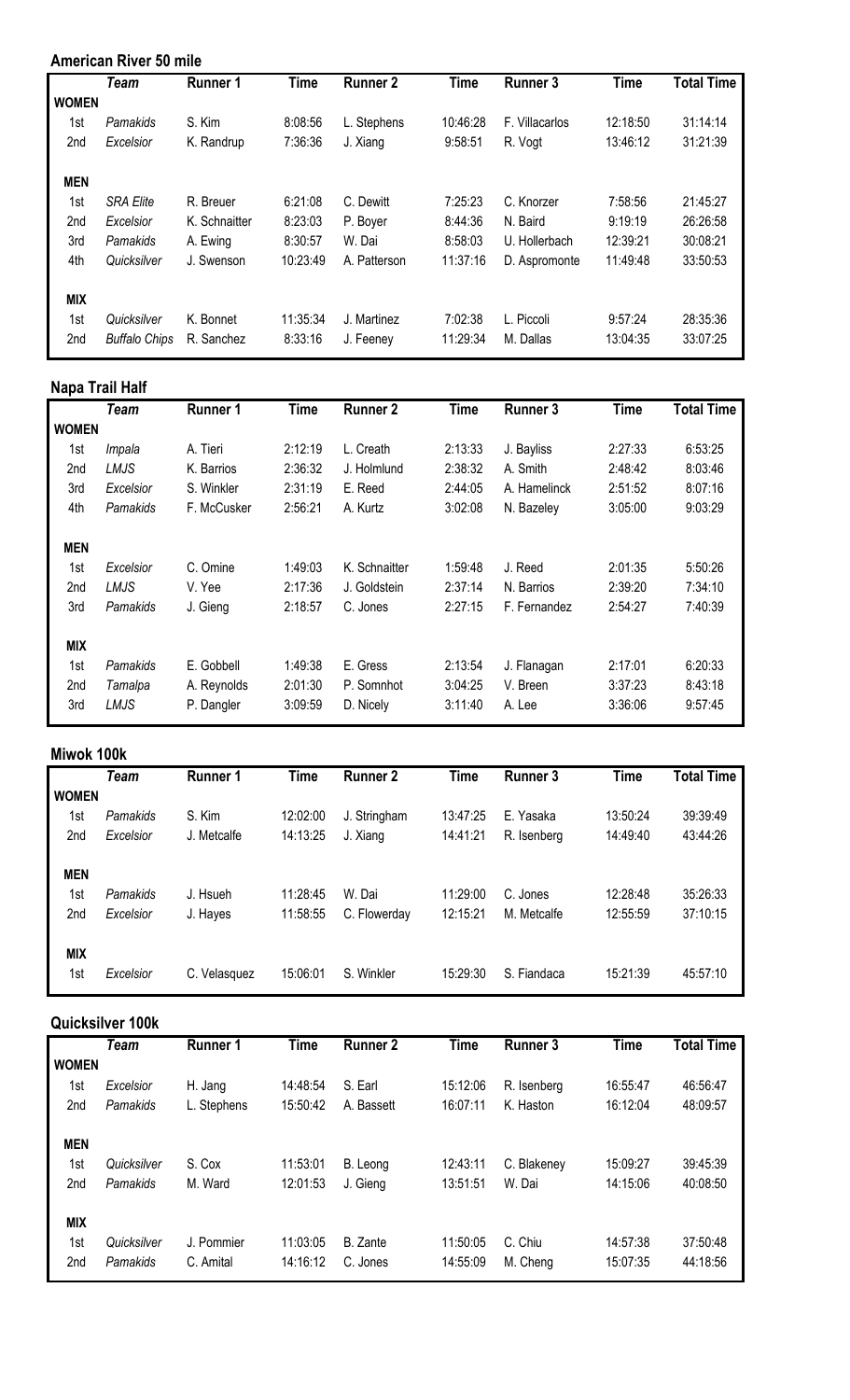#### **Silver State 50 mile**

|                 | Team        | <b>Runner 1</b> | Time     | <b>Runner 2</b> | <b>Time</b> | <b>Runner 3</b> | <b>Time</b> | <b>Total Time</b> |
|-----------------|-------------|-----------------|----------|-----------------|-------------|-----------------|-------------|-------------------|
| <b>WOMEN</b>    |             |                 |          |                 |             |                 |             |                   |
| 1st             | Excelsior   | R. Woodhouse    | 11:14:41 | K. Kortz        | 11:49:54    | J. Xiang        | 12:19:06    | 35:23:41          |
|                 |             |                 |          |                 |             |                 |             |                   |
| <b>MEN</b>      |             |                 |          |                 |             |                 |             |                   |
| 1st             | Excelsior   | K. Moore        | 9:21:23  | J. Reed         | 11:51:14    | N. Baird        | 11:53:48    | 33:06:25          |
| 2 <sub>nd</sub> | Pamakids    | E. Rodriguez    | 10:53:01 | O. Osorio       | 12:56:21    | E. Liu          | 13:38:21    | 37:27:43          |
| 3rd             | Quicksilver | L. Lewis        | 11:46:19 | C. Blakeney     | 13:11:53    | D. Aspromonte   | 13:26:17    | 38:24:29          |
|                 |             |                 |          |                 |             |                 |             |                   |
| <b>MIX</b>      |             |                 |          |                 |             |                 |             |                   |
| 1st             | Excelsior   | C. Omine        | 7:15:05  | A. Pasternak    | 12:53:42    | J. Peterlin     | 12:26:29    | 32:35:16          |

#### **Ohone 50k**

|              | <b>Team</b> | <b>Runner 1</b> | <b>Time</b> | <b>Runner 2</b> | Time    | <b>Runner 3</b> | <b>Time</b> | <b>Total Time</b> |
|--------------|-------------|-----------------|-------------|-----------------|---------|-----------------|-------------|-------------------|
| <b>WOMEN</b> |             |                 |             |                 |         |                 |             |                   |
| 1st          | Pamakids    | K. Haston       | 8:37:18     | D. Shimamoto    | 9:00:37 | L. Cheung       | 9:37:20     | 27:15:15          |
|              |             |                 |             |                 |         |                 |             |                   |
| <b>MEN</b>   |             |                 |             |                 |         |                 |             |                   |
| 1st          | Quicksilver | J. Pommier      | 5:39:13     | S. Kochavi      | 6:36:03 | J. Swenson      | 7:38:27     | 19:53:43          |
| 2nd          | Pamakids    | J. Hsueh        | 6:10:53     | W. Dai          | 6:27:44 | I. Tsai         | 7:24:35     | 20:03:12          |
|              |             |                 |             |                 |         |                 |             |                   |
| <b>MIX</b>   |             |                 |             |                 |         |                 |             |                   |
| 1st          | Excelsior   | L. Andrews      | 6:00:41     | B. Kamrani      | 6:07:59 | M. Tanaka       | 6:21:53     | 18:30:33          |
| 2nd          | Quicksilver | J. Burton       | 5:30:30     | S. Taylor       | 5:33:33 | M. Cater        | 7:46:15     | 18:50:18          |
| 3rd          | LMJS        | K. Barrios      | 7:30:48     | N. Barrios      | 8:29:40 | E. Vitocruz     | 10:37:47    | 26:38:15          |
|              |             |                 |             |                 |         |                 |             |                   |

#### **Pacific 21k**

|              | <b>Team</b> | <b>Runner 1</b> | <b>Time</b> | <b>Runner 2</b> | <b>Time</b> | <b>Runner 3</b> | <b>Time</b> | <b>Total Time</b> |
|--------------|-------------|-----------------|-------------|-----------------|-------------|-----------------|-------------|-------------------|
| <b>WOMEN</b> |             |                 |             |                 |             |                 |             |                   |
| 1st          | Impala      | A. Tierri       | 2:01:46     | S. Sloan        | 2:05:15     | V. Macias       | 2:08:31     | 6:15:32           |
| 2nd          | Excelsior   | A. Cody         | 2:05:08     | C. Chou         | 2:26:00     | E. Reed         | 2:29:57     | 7:01:05           |
| 3rd          | Pamakids    | E. Yasaka       | 2:26:50     | R. Young        | 2:43:27     | K. Reyes        | 3:11:34     | 8:21:51           |
| 4th          | LMJS        | J. Holmlund     | 2:41:26     | K. Romagnoli    | 3:02:05     | A. Lee          | 5:36:54     | 11:20:25          |
| <b>MEN</b>   |             |                 |             |                 |             |                 |             |                   |
| 1st          | Excelsior   | J. Reed         | 1:53:32     | K. Schnaitter   | 2:08:59     | R. Winterbottom | 2:41:09     | 6:43:40           |
| 2nd          | Pamakids    | C. Amital       | 2:36:26     | P.Barnes        | 2:54:36     | O. Osorio       | 3:01:41     | 8:32:43           |
| 3rd          | LMJS        | N. Barrios      | 3:12:57     | E. Cruz         | 3:15:51     | T. Keenan       | 3:35:42     | 10:04:30          |
| <b>MIX</b>   |             |                 |             |                 |             |                 |             |                   |
| 1st          | Pamakids    | R. Conner       | 2:06:33     | E. Gress        | 2:09:56     | J. Flanagan     | 2:10:01     | 6:26:30           |
| 2nd          | LMJS        | S. Clinton      | 1:55:04     | R. Rosenbaum    | 2:29:44     | K. Barrios      | 2:38:36     | 7:03:24           |
| 3rd          | Excelsior   | D. Tran         | 1:58:59     | V. Skorapa      | 2:13:13     | S. Winkler      | 3:04:13     | 7:16:25           |

## **Skyline 50k**

|              | <b>Team</b>                       | <b>Runner 1</b> | <b>Time</b> | <b>Runner 2</b>  | <b>Time</b> | <b>Runner 3</b> | <b>Time</b> | <b>Total Time</b> |
|--------------|-----------------------------------|-----------------|-------------|------------------|-------------|-----------------|-------------|-------------------|
| <b>WOMEN</b> |                                   |                 |             |                  |             |                 |             |                   |
| 1st          | Excelsior                         | K. Randrup      | 4:28:33     | E. Reed          | 5:39:59     | J. Xiang        | 5:51:20     | 15:59:52          |
| 2nd          | Pamakids                          | S. Kim          | 5:00:59     | E. Yasaka        | 5:27:08     | L. Stephens     | 5:59:09     | 16:27:16          |
| <b>MEN</b>   |                                   |                 |             |                  |             |                 |             |                   |
| 1st          | <i>That's Fine TC S. Robinson</i> |                 | 3:45:12     | <b>B.</b> Gillis | 3:46:00     | D. Van Stroh    | 5:17:03     | 12:48:15          |
| 2nd          | Excelsior                         | E. Aldana       | 4:41:35     | Y. Saito         | 4:57:25     | M. Tanaka       | 5:01:33     | 14:40:33          |
| 3rd          | Quicksilver                       | L. Lewis        | 5:05:53     | S. Kochavi       | 5:33:37     | C. Blakeney     | 5:43:46     | 16:23:16          |
| 4th          | LMJS                              | M. Campbell     | 5:32:57     | M. Chan          | 6:20:36     | M. Palmer       | 6:58:51     | 18:52:24          |
| 5th          | Pamakids                          | E. King         | 5:58:25     | I. Tsai          | 6:01:15     | O. Osorio       | 7:21:51     | 19:21:31          |
| <b>MIX</b>   |                                   |                 |             |                  |             |                 |             |                   |
| 1st          | Excelsior                         | D. Tran         | 4:08:14     | J. Reed          | 4:32:13     | L. Willits      | 5:53:20     | 14:33:47          |
| 2nd          | LMJS                              | C. McNamara     | 5:12:43     | V. Yee           | 5:15:14     | K. Barrios      | 6:04:32     | 16:32:29          |
| 3rd          | Pamakids                          | C. Amital       | 5:44:21     | L. Cheug         | 7:03:00     | L. Deleon       | 7:21:52     | 20:09:13          |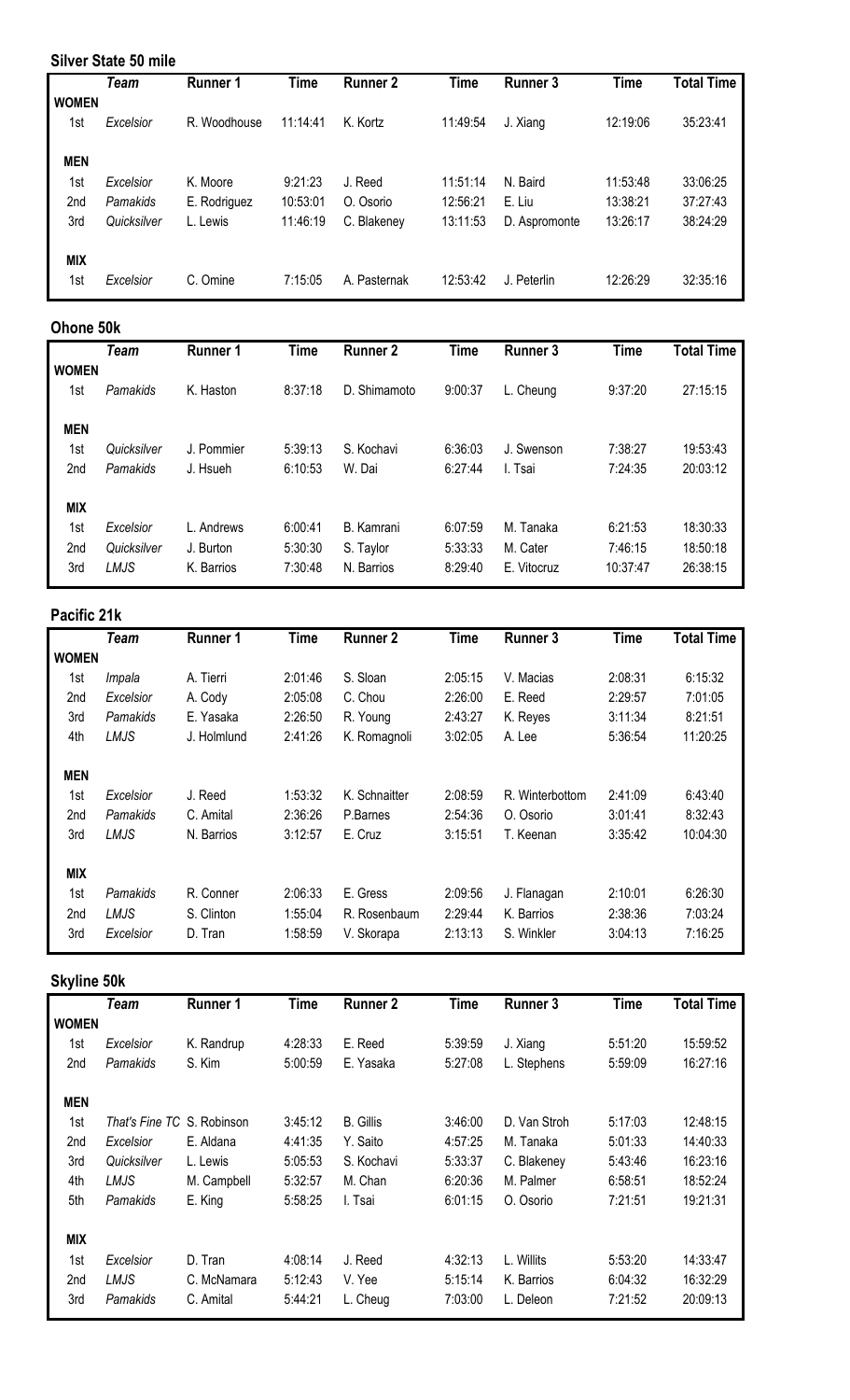#### **Star City Half**

|                 | <b>Team</b> | <b>Runner 1</b> | <b>Time</b> | <b>Runner 2</b> | <b>Time</b> | <b>Runner 3</b> | <b>Time</b> | <b>Total Time</b> |
|-----------------|-------------|-----------------|-------------|-----------------|-------------|-----------------|-------------|-------------------|
| <b>WOMEN</b>    |             |                 |             |                 |             |                 |             |                   |
| 1st             | Impala      | B. Loman        | 1:44:59     | K. Hynes        | 1:52:59     | D. Fitzpatrick  | 2:08:22     | 5:46:20           |
| 2nd             | Excelsior   | A. Cody         | 1:46:51     | R. Chibidakis   | 1:55:44     | L. McNeil       | 2:11:23     | 5:53:58           |
| 3rd             | LMJS        | K. Barrios      | 2:19:32     | C. Chapon       | 2:23:51     | M. Lea          | 2:27:51     | 7:11:14           |
| <b>MEN</b>      |             |                 |             |                 |             |                 |             |                   |
| 1st             | Excelsior   | T. Robbins      | 1:44:42     | J. Ols          | 1:49:14     | Y. Saito        | 2:02:14     | 5:36:10           |
| 2nd             | Pamakids    | J. Flanagan     | 1:46:35     | R. Conner       | 1:52:02     | D. Moulton      | 2:06:02     | 5:44:39           |
| 3rd             | Quicksilver | L. Lewis        | 1:58:16     | D. Aspromonte   | 2:30:51     | K. Lubliner     | 2:32:18     | 7:01:25           |
| 4th             | Tamalpa     | M. Taylor       | 2:03:11     | <b>B.</b> White | 2:26:26     | T. Aregger      | 3:19:26     | 7:49:03           |
| <b>MIX</b>      |             |                 |             |                 |             |                 |             |                   |
| 1st             | Excelsior   | C. Lentz        | 1:38:28     | J. Reed         | 1:44:33     | E. Reed         | 2:15:21     | 5:38:22           |
| 2 <sub>nd</sub> | LMJS        | A. Smith        | 2:14:33     | R. Rosenbaum    | 2:15:38     | T. Madsen-Steig | 2:19:21     | 6:49:32           |
| 3rd             | Pamakids    | G. Rehmet       | 2:18:53     | J. Mulinyawe    | 2:20:30     | K. Hershey      | 2:22:25     | 7:01:48           |
| 4th             | Quicksilver | K. Powell       | 3:02:46     | S. Strauss      | 2:40:34     | S. Patt         | 2:54:49     | 8:38:09           |

#### **Tamalpa 50k**

| I MIIIMINM AAIT  |                 |             |                 |             |                 |             |                   |
|------------------|-----------------|-------------|-----------------|-------------|-----------------|-------------|-------------------|
| <b>Team</b>      | <b>Runner 1</b> | <b>Time</b> | <b>Runner 2</b> | <b>Time</b> | <b>Runner 3</b> | <b>Time</b> | <b>Total Time</b> |
| <b>WOMEN</b>     |                 |             |                 |             |                 |             |                   |
| Tamalpa          | I. Diaz         | 5:17:22     | A. Diaz         | 6:42:27     | J. Howland      | 7:18:11     | 19:18:00          |
| Pamakids         | H. Johnson      | 7:40:28     | J. Stringham    | 7:41:46     | L. Cheung       | 8:15:59     | 23:38:13          |
|                  |                 |             |                 |             |                 |             |                   |
| <b>SRA Elite</b> | R. Breuer       | 4:32:45     | G. Gardner      | 4:37:33     | J. Soliz        | 5:07:58     | 14:18:16          |
| Tamalpa          | L. Freeman      | 4:42:02     | P. Sanderson    | 5:09:58     | S. Higareda     | 6:57:04     | 16:49:04          |
| Pamakids         | C. Amital       | 6:34:54     | P. Barnes       | 6:55:09     | J. Mulinyame    | 7:07:03     | 20:37:06          |
|                  |                 |             |                 |             |                 |             |                   |
| Excelsior        | C. Lentz        | 4:41:09     | T. Robbins      | 4:52:33     | K. Law          | 7:04:17     | 16:37:59          |
| Pamakids         | W. Dai          | 5:32:18     | J. Gieng        | 6:06:04     | C. Chiu         | 6:38:54     | 18:17:16          |
| Quicksilver      | J. Cole         | 6:45:08     | L. Lewis        | 6:31:22     | S. Kochavi      | 6:17:10     | 19:33:40          |
| LMJS             | D. Fontaine     | 5:39:38     | C. Chapon       | 6:59:35     | E. Vitocruz     | 9:07:12     | 21:46:25          |
|                  |                 |             |                 |             |                 |             |                   |

#### **Headlands 100**

| Team         | <b>Runner 1</b> | <b>Time</b> | <b>Runner 2</b> | <b>Time</b> | <b>Runner 3</b> | <b>Time</b> | <b>Total Time</b> |
|--------------|-----------------|-------------|-----------------|-------------|-----------------|-------------|-------------------|
| <b>WOMEN</b> |                 |             |                 |             |                 |             |                   |
| Pamakids     | K. Wilson       | 24:46:51    | E. Yasaka       | 27:16:20    | A. Bassett      | 32:36:18    | 84:39:29          |
| Excelsior    | E. Hubbard      | 25:25:09    | C. Chou         | 28:41:25    | J. Xiang        | 32:44:25    | 86:50:59          |
|              |                 |             |                 |             |                 |             |                   |
| Excelsior    | K. Schnaitter   | 23:44:50    | M. Tanaka       | 25:28:14    | W. Nguyen       | 28:17:09    | 77:30:13          |
|              |                 |             |                 |             |                 |             |                   |
| Pamakids     | W. Dai          | 26:45:19    | C. Amital       | 26:08:25    | D. Shimamoto    | 33:00:26    | 85:54:10          |
|              |                 |             |                 |             |                 |             |                   |

#### **Dick Collins 50 mile**

|              | Team        | <b>Runner 1</b> | <b>Time</b> | <b>Runner 2</b> | <b>Time</b> | <b>Runner 3</b> | <b>Time</b> | <b>Total Time</b> |
|--------------|-------------|-----------------|-------------|-----------------|-------------|-----------------|-------------|-------------------|
| <b>WOMEN</b> |             |                 |             |                 |             |                 |             |                   |
| 1st          | Excelsior   | E. Hubbard      | 10:20:27    | S. Winkler      | 11:36:50    | H. Suk Jang     | 11:43:48    | 33:41:05          |
| 2nd          | Pamakids    | C. Chiu         | 10:50:33    | D. Kwong        | 11:29:28    | K. Haston       | 12:28:24    | 34:48:25          |
| <b>MEN</b>   |             |                 |             |                 |             |                 |             |                   |
| 1st          | Pamakids    | J. Hsueh        | 8:55:59     | W. Dai          | 9:39:49     | E. Gobbell      | 9:39:49     | 28:15:37          |
| 2nd          | Quicksilver | C. Blakeney     | 10:10:52    | B. Callahan     | 10:26:55    | L. Lewis        | 10:32:53    | 31:10:40          |
| <b>MIX</b>   |             |                 |             |                 |             |                 |             |                   |
| 1st          | LMJS        | C. Mintzias     | 8:57:24     | M. Chan         | 10:09:38    | K. Barrios      | 10:57:23    | 30:04:25          |
| 2nd          | Excelsior   | K. Schnaitter   | 8:58:00     | R. Gutierrez    | 9:02:50     | C. Baril        | 13:43:37    | 31:44:27          |
| 3rd          | Pamakids    | J. Gieng        | 10:18:29    | O. Osorio       | 12:34:45    | J. Stringham    | 13:18:17    | 36:11:31          |